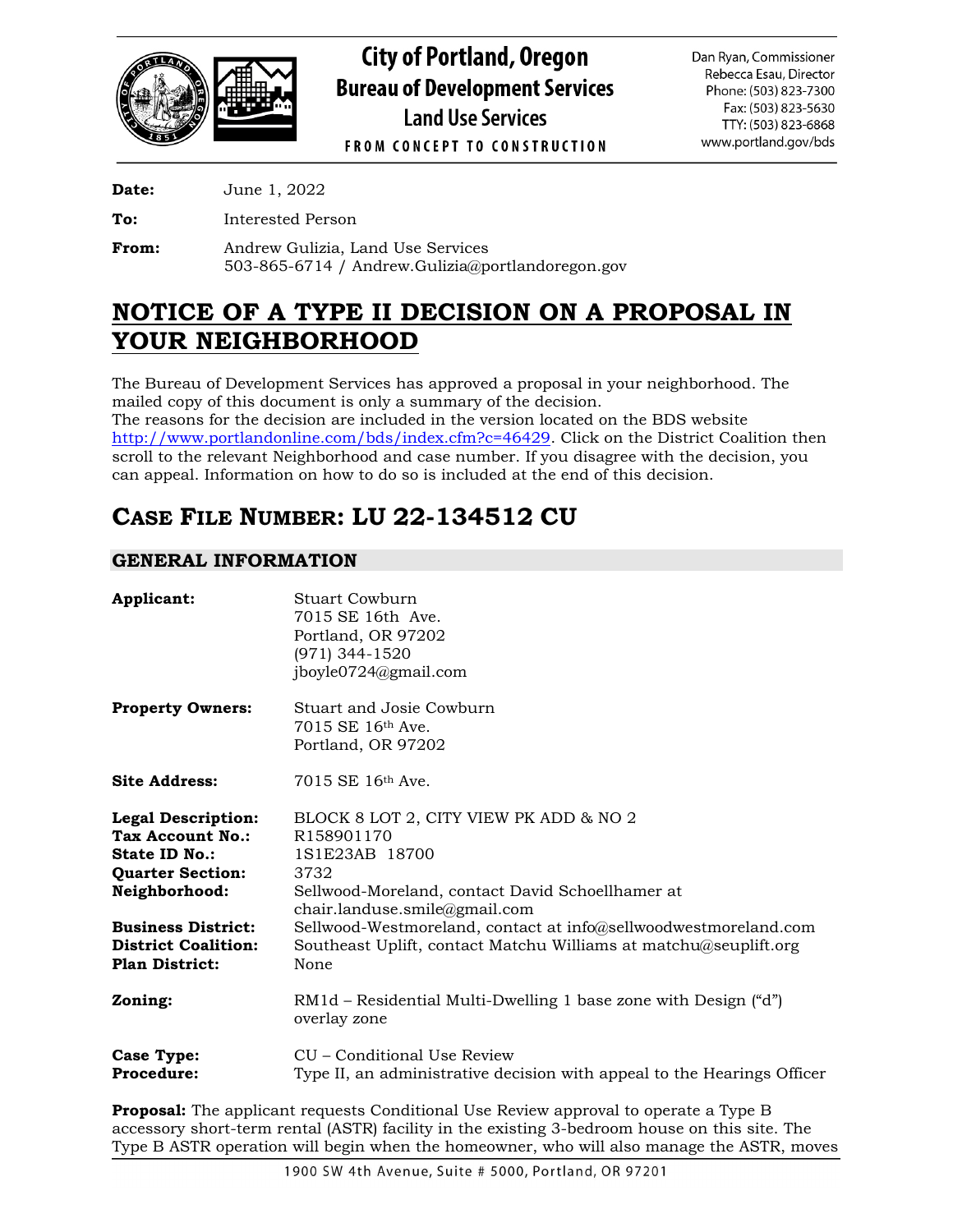into a planned, 1-bedroom accessory dwelling unit (ADU) in the rear yard. A building permit has been approved to convert the existing garage in the rear yard into an ADU, but construction has not yet begun as of the date of this notice (building permit 21-072984 RS). A previous Type A ASTR permit was granted to use 2 of the bedrooms in the house on this site for short-term rentals (permit 17-270071 HO). Conditional Use Review is required for a Type B ASTR facility with 3 or more bedrooms but is not required for a Type A permit.

The applicant also proposes to rent 4 bedrooms on the property (the 3-bedroom house plus the 1-bedroom ADU) for up to 95 days each calendar year, when the resident of the site may be away from home. During these periods, a third-party manager will operate the ASTR.

No commercial events or alterations to the existing house are proposed. The applicant proposes to enforce indoor quiet hours between 10pm and 7am every day. For outdoor areas of the site, the applicant proposes to enforce quiet hours between 9pm and 7am on weekdays and between 10pm and 7am on weekends.

**Relevant Approval Criteria:** To be approved, this proposal must comply with the approval criteria of Title 33, the Portland Zoning Code. The relevant criteria are in Zoning Code Section 33.815.105.A-E.

## **ANALYSIS**

**Site and Vicinity:** The subject site is 5,017 square feet in area and located on the west side of SE 16th Avenue, just south of the intersection with SE Bybee Boulevard. The property is developed with an approximately 2,400-square-foot, 3-bedroom house that was constructed in 1927. A building permit has been approved to convert the existing, detached garage behind the house into a 1-bedroom ADU, but construction has not yet begun as of the date of this notice (building permit 21-072984 RS). The existing driveway will remain. The abutting property to the north is developed with a commercial building, and a mixed-use building with commercial space and apartments is across SE 16<sup>th</sup> Avenue from the site. Other neighboring properties are developed with single-dwelling houses and small multi-dwelling residential buildings.

**Zoning:** The RM1 zone is a low-intensity multi-dwelling zone that allows multi-dwelling residential development up to a maximum floor area ratio (FAR) of 1 to 1.

The Design ("d") overlay zone is intended to promote the conservation, enhancement, and continued vitality of areas of the city with special scenic, architectural, or cultural values. Design Review is not required for this residential lot per Zoning Code Section 33.420.045.A.2.

**Land Use Review History:** City records include no prior land use reviews for this site.

**Agency Review:** A "Notice of Proposal" was sent to City agencies and mailed to neighbors May 5, 2022 (Exhibit D-2). The following Bureaus responded:

- The Bureau of Environmental Services (BES) stated that "BES does not object to the request for Conditional Use approval" (Exhibit E-1).
- The Portland Bureau of Transportation (PBOT) responded with findings for the transportation-related approval criteria. Details of this response are included below under "Zoning Code Approval Criteria" (Exhibit E-2).
- The Water Bureau responded with no concerns (Exhibit E-3).
- The Fire Bureau responded with no concerns (Exhibit E-4).
- The Police Bureau responded that police services are adequate for the proposed use (Exhibit E-5).
- The Site Development Review Section of the Bureau of Development Services (BDS) responded with no concerns (Exhibit E-6).
- The Life Safety Review Section of BDS responded with no objections to approval (Exhibit E-7).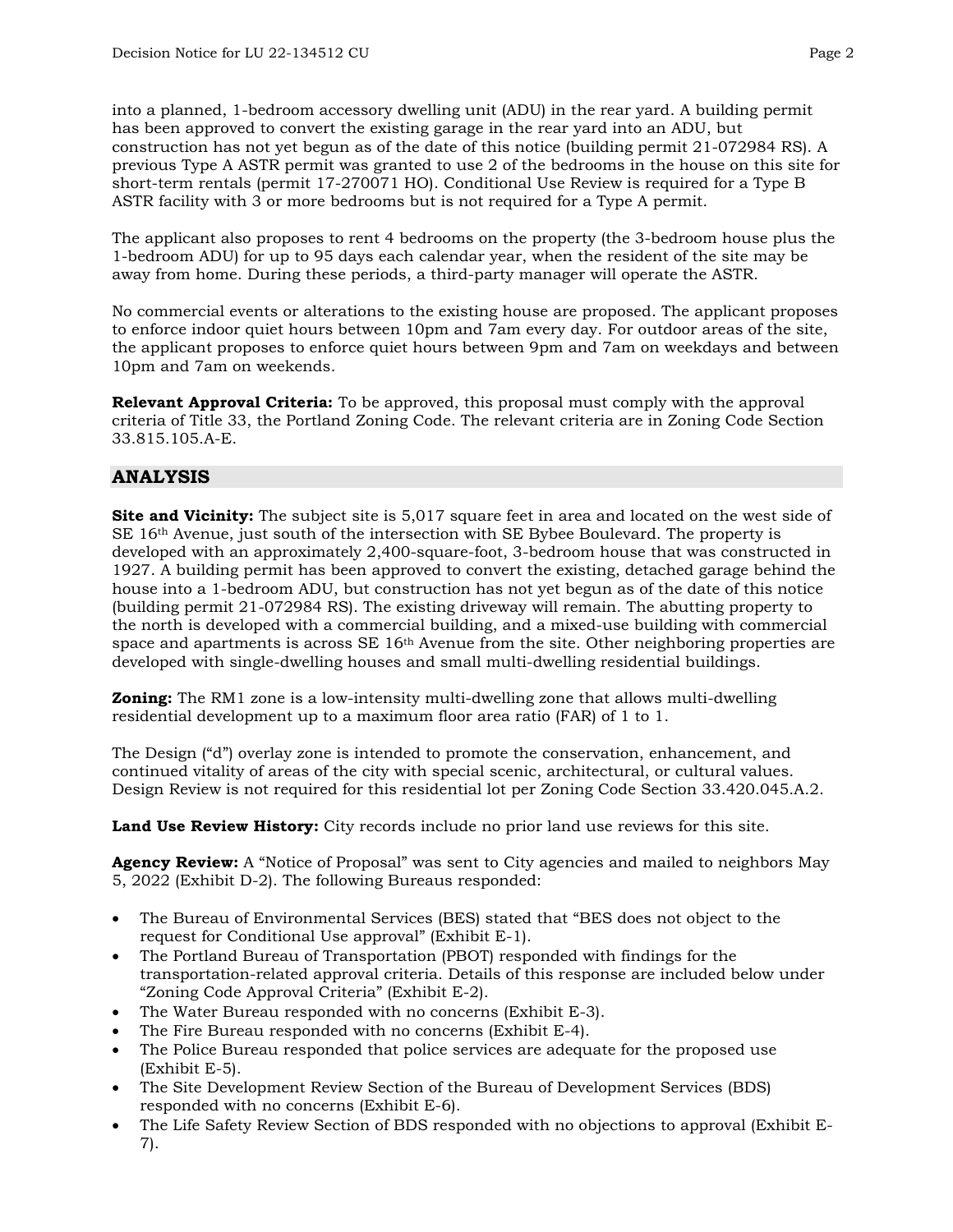• The Urban Forestry Division of Portland Parks and Recreation responded with no objections (Exhibit E-8).

**Neighborhood Review:** No written responses to the mailed "Notice of Proposal" were received from either the Neighborhood Association or notified neighbors.

## **ZONING CODE APPROVAL CRITERIA**

#### **Conditional Uses 33.815.010 Purpose**

Certain uses are conditional uses instead of being allowed outright, although they may have beneficial effects and serve important public interests. They are subject to the conditional use regulations because they may, but do not necessarily, have significant adverse effects on the environment, overburden public services, change the desired character of an area, or create major nuisances. A review of these uses is necessary due to the potential individual or cumulative impacts they may have on the surrounding area or neighborhood. The conditional use review provides an opportunity to allow the use when there are minimal impacts, to allow the use but impose mitigation measures to address identified concerns, or to deny the use if the concerns cannot be resolved.

#### **33.815.105 Institutional and Other Uses in Residential and Campus Institutional Zones**

These approval criteria apply to all conditional uses in R and campus institutional zones except those specifically listed in sections below. The approval criteria allow institutions and other non‐Household Living uses in residential and campus institutional zones that maintain or do not significantly conflict with the appearance and function of residential or campus areas. Criteria A through E apply to institutions and other non‐Household Living uses in residential zones. Criteria B through E apply to all other conditional uses in campus institutional zones. The approval criteria are:

- **A. Proportion of Household Living uses.** The overall residential appearance and function of the area will not be significantly lessened due to the increased proportion of uses not in the Household Living category in the residential area. Consideration includes the proposal by itself and in combination with other uses in the area not in the Household Living category and is specifically based on:
	- 1. The number, size, and location of other uses not in the Household Living category in the residential area; and
	- 2. The intensity and scale of the proposed use and of existing Household Living uses and other uses.

**Findings:** Technically, the proposal will not create a new non-Household Living (nonresidential) use in the residential area, since ASTR facilities are classified as accessory to Household Living use (Zoning Code Section 33.920.110.B). However, because the characteristics of a Type B ASTR may be different from a typical residential use, the proposed ASTR will be considered a non-Household Living use for purposes of this approval criterion.

For purposes of this criterion, staff considers the "residential area" to be residentially zoned lots within a 400-foot radius of the subject site. All developed, residentially zoned lots within 400 feet of this site are developed with residential uses except the Portland Memorial mausoleum property, a Conditional Use site located one block to the west. In addition, one Type A ASTR was previously approved on the residential lot at 1505 SE Bybee Boulevard, about a half block from the site. Since Type A ASTRs are limited to 2 rental bedrooms, their operational characteristics and impacts are more comparable to typical residential uses.

No alterations are proposed to the existing house on this site. The full-time resident of the site will occupy the ADU planned for the rear yard, and the 3 bedrooms in the main house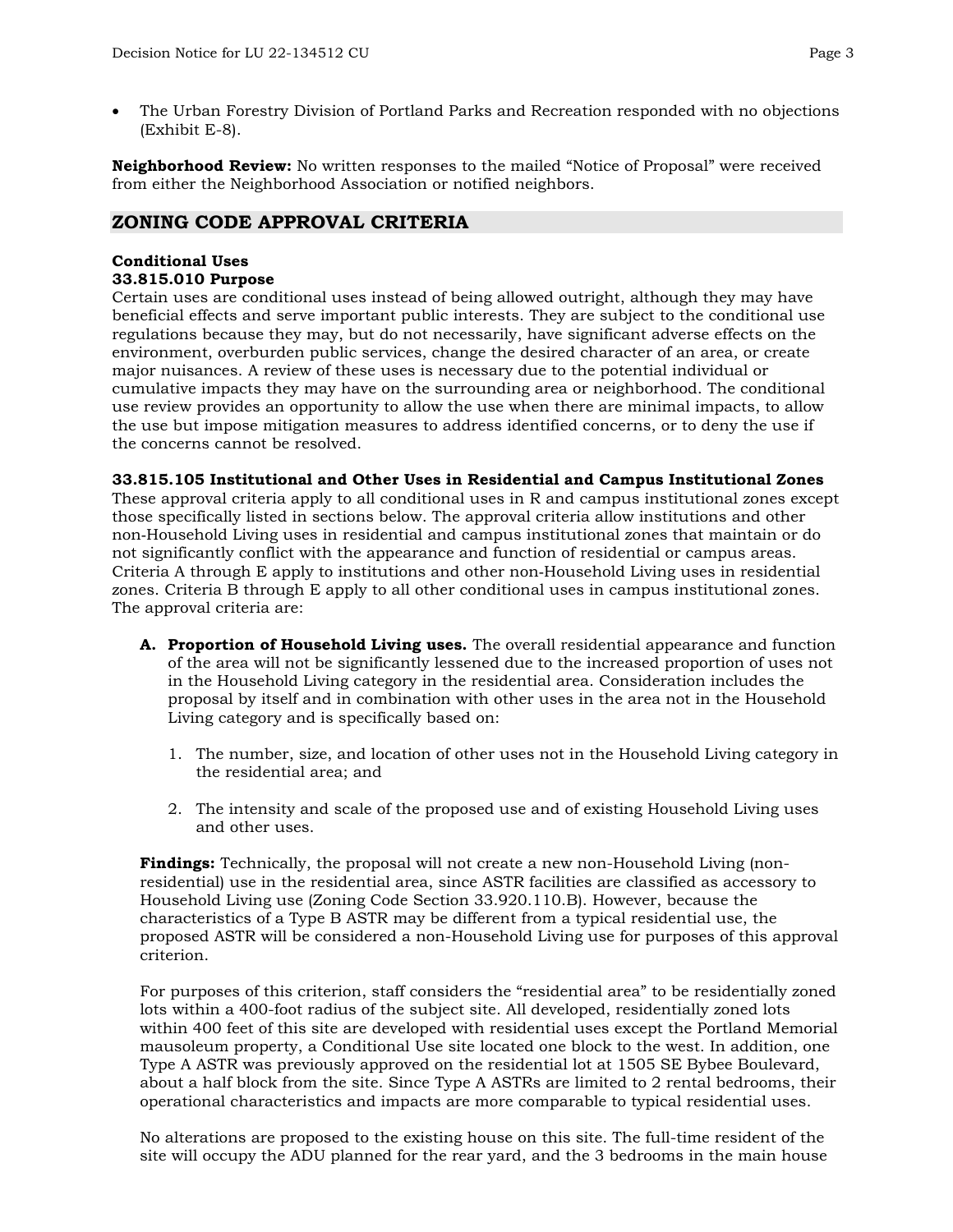will be used for short-term rentals (Exhibit A-3). While the full-time resident is away from home, the fourth bedroom on the site (in the ADU) may also be rented to ASTR guests (Exhibit A-1, page 1). However, the full-time resident of the site can be away from home no more than 95 days each year per Zoning Code Section 33.207.050.A.1, and a condition of approval is included with this decision to highlight this limitation. Staff notes the applicant's proposal (3 rental bedrooms for most of the year and 4 rental bedrooms for part of the year) is less intense than the maximum 5 rental bedrooms allowed for Type B ASTRs (Zoning Code Section 33.207.050.B.1).

For the intensity and scale of the proposal to be reasonably evaluated within this current review, staff finds a condition of approval is warranted to require construction of the ADU to be complete within 3 years of the date of this approval. If construction of the ADU is not completed within 3 years of the date of this approval, another Conditional Use Review would be required to establish a Type B ASTR on the site.

To prevent the intensity and scale of the ASTR use from significantly impacting the residential character of the area, staff finds conditions of approval are warranted to limit the maximum number of ASTR guests to 2 per bedroom (regardless of age) and to require that all advertisements for the ASTR must display prominently in the title of the advertisement the maximum number of bedrooms and the maximum number of guests. To ensure over time that requirements for the numbers of guests are enforced, a condition of approval will require the applicant to provide confirmation data from the rental organization to the City upon request.

Additionally, since the applicant has not proposed to host commercial meetings on the site (Exhibit A-1, page 3), and the approval criteria for this review have been evaluated without consideration of commercial meetings, a condition of approval will prohibit commercial meetings at the ASTR facility without approval of a new Type II Conditional Use Review. Commercial meetings include luncheons, banquets, parties, weddings, meetings, charitable fundraising, commercial or advertising activities, or other gatherings for direct or indirect compensation.

As there are no alterations proposed to the existing house on this site, and the planned conversion of the existing garage in the back yard to an ADU is allowed outright and already approved, staff finds the use of the house as an ASTR facility will not noticeably impact the residential appearance of the area. With the conditions of approval mentioned above, staff finds the intensity and scale of the ASTR use will not significantly lessen the residential function of the area. Therefore, with the conditions of approval, staff finds approval criterion A is met.

#### **B. Physical compatibility.**

1. The proposal will preserve any City-designated scenic resources; and

**Findings:** City-designated scenic resources are identified on the official zoning maps with a lower case "s." The zoning maps show no City-designated scenic resource on or near this site. Therefore, criterion B.1 is not applicable.

- 2. The proposal will be compatible with adjacent residential developments based on characteristics such as the site size, building scale and style, setbacks, tree preservation, and landscaping; or
- 3. The proposal will mitigate differences in appearance or scale through such means as setbacks, screening, landscaping, tree preservation, and other design features.

**Findings:** The surrounding residential area has varying sizes and styles of residential buildings, but the subject site is not unusual for the neighborhood in terms of site size, building scale and style, building setbacks, and landscaping. The ASTR use will usually be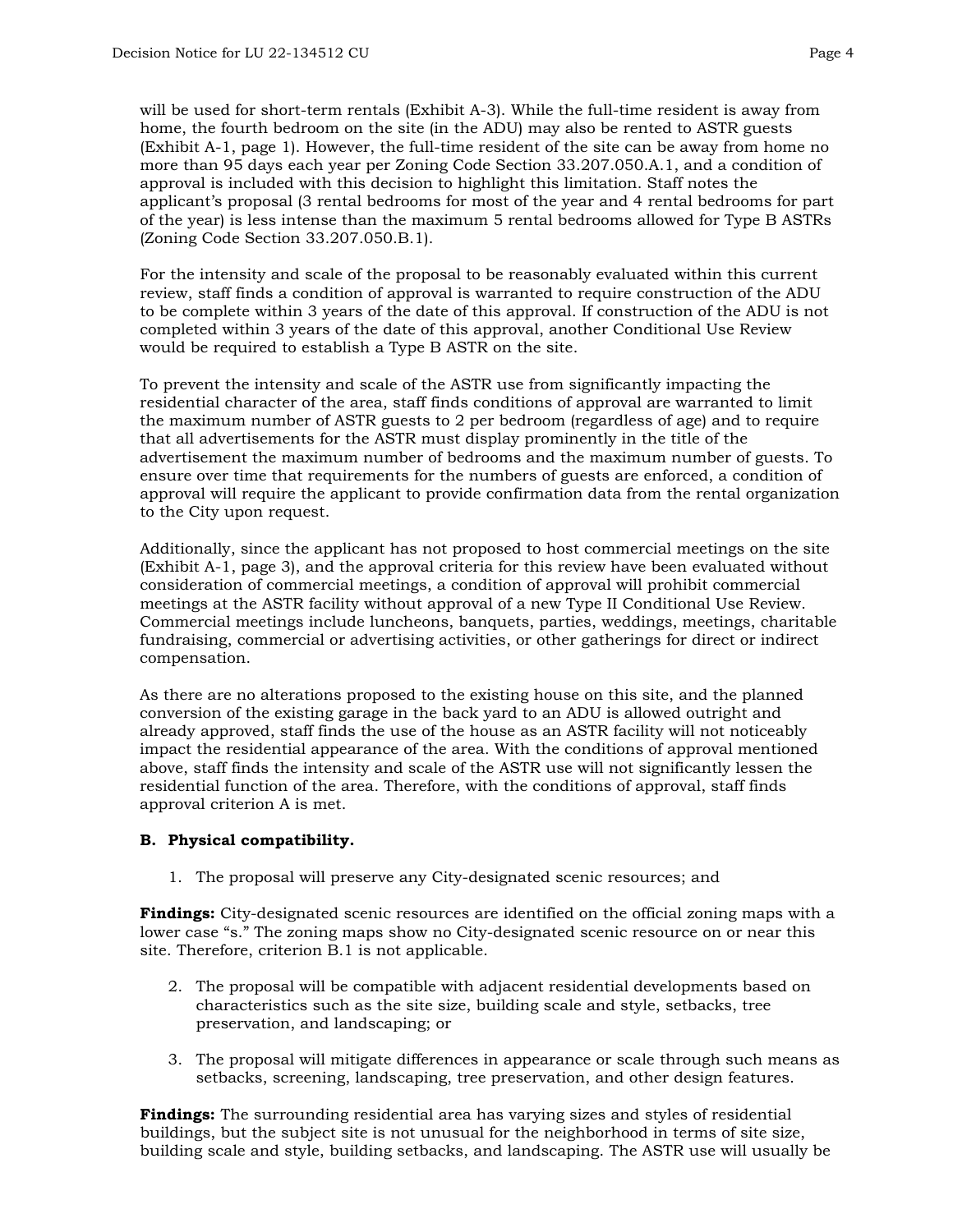limited to the existing house on the site, and no changes to the house are proposed. The garage in the rear yard will be converted to an ADU for the full-time resident of the site, and as discussed in the findings for criterion A, this ADU may be used by short-term rental guests while the full-time resident of the site is away from home. However, construction of the ADU is allowed outright, already approved in building permit 21-072984 RS, and typical for single-dwelling residential lots.

Since the proposed Conditional Use site will remain physically compatible with neighboring residential properties, staff finds criterion B.2, above, is met. (Since B.2 is found to be met, B.3 does not have to be addressed.)

- **C. Livability.** The proposal will not have significant adverse impacts on the livability of nearby residential zoned lands due to:
	- 1. Noise, glare from lights, late-night operations, odors, and litter; and

**Findings:** The applicant proposes indoor quiet hours between 10pm and 7am every day and outdoor quiet hours between 9pm and 7am on weekdays and between 10pm and 7am on weekends (Exhibit A-6). These quiet hours will comply with the requirements of Title 18 (Noise Control), and a condition of approval will prohibit noise impacts that violate Title 18. Another condition of approval will require the house rules to be posted within the house and on any website in which the ASTR is advertised. To help prevent noise or other livability impacts, another condition of approval will require the ASTR operator to provide a telephone number and email address of the full-time resident (who must occupy the property at least 270 days each year) and the third-party manager (for times when the fulltime resident is away) to residents of the abutting residential lots at least once each calendar year. The required notification will give the residents of the following, abutting residential lots a contact for any concerns:

- $\bullet$  7025 SE 16<sup>th</sup> Avenue
- 1514 SE Bybee Boulevard
- 1515 SE Rural Street

No exterior lighting that is not typical for a residential use is existing or proposed, and the full-time resident of the property will manage garbage collection and property maintenance (Exhibit A-1, page 8). No aspect of the short-term rental operation is likely to produce glare, litter or odor impacts that are different from a typical residential use or that would adversely impact neighbors.

For these reasons, and with the conditions of approval mentioned above, staff finds there will be no significant adverse impacts related to noise, glare, late-night operations, odors, or litter. With the conditions of approval, criterion C.1 is met.

2. Privacy and safety issues.

**Findings:** The ASTR use will take place primarily indoors, and guests' use of the house (and sometimes the ADU also) is not likely to have unusual or significant impacts on neighbors' privacy. The property has a back porch and back yard with a paved area that may be used by guests for socializing or recreation (Exhibit A-2). While guests' use of these outdoor spaces may have some privacy impacts on neighboring back yards, impacts are not likely to be greater than could occur with a typical residential use. Also, the ADU building and large evergreen trees in the back yard will maintain a buffer between the outdoor recreation area on the subject site and neighboring yards (Exhibit A-2).

No adverse safety impacts are anticipated. The Fire Bureau reviewed the proposal and responded with no concerns (Exhibit E-4). The Police Bureau reviewed the proposal and found that police services are adequate for the ASTR use (Exhibit E-5). PBOT reviewed the proposal for adverse safety impacts on nearby streets and found none (Exhibit E-2).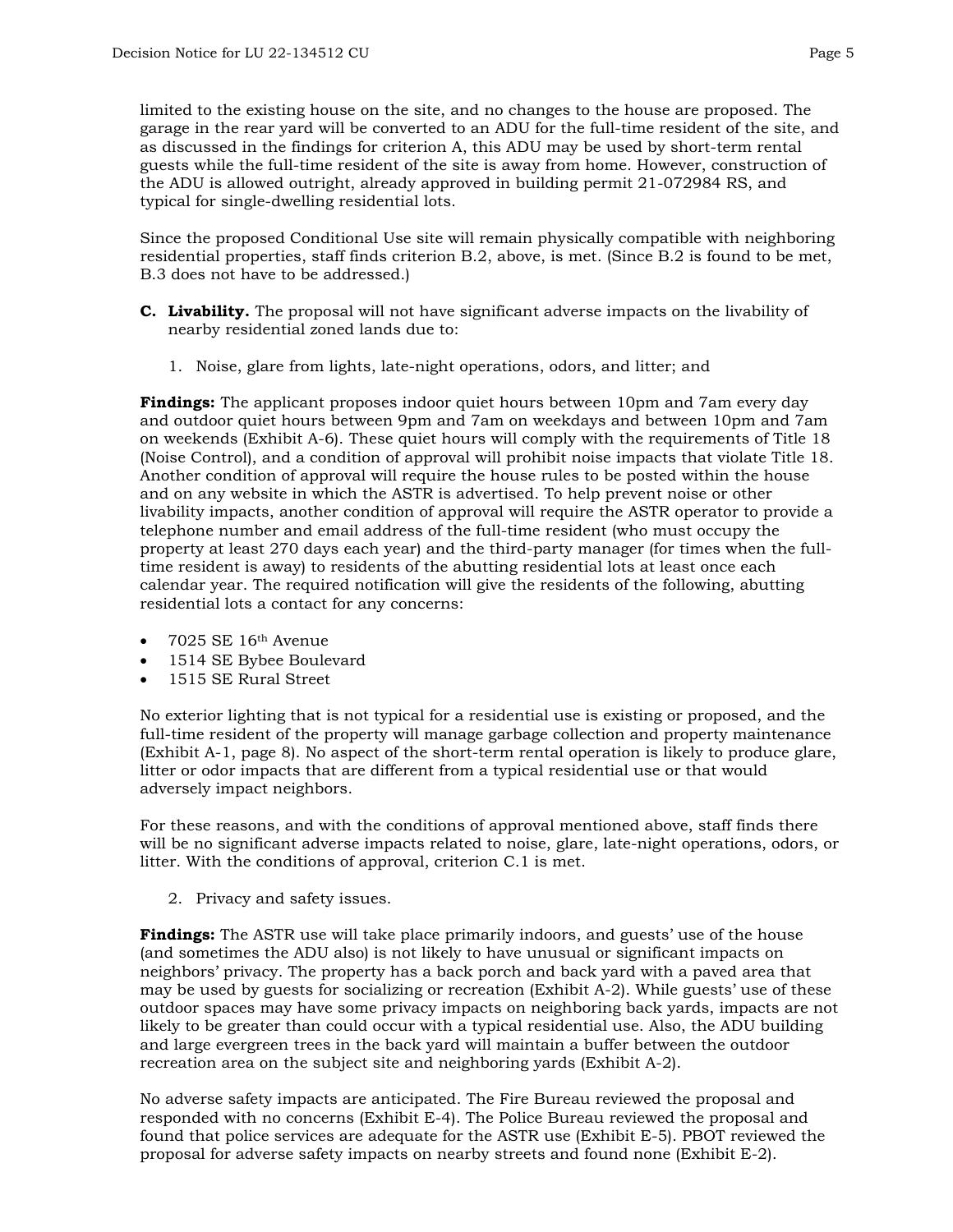To further ensure safety, staff finds a condition of approval is warranted for an inspection verifying the building code, smoke detector, and carbon monoxide alarm requirements in Zoning Code Section 33.207.050.B.4 are met for all bedrooms to be used for short-term rentals.

For these reasons, and with the conditions of approval mentioned above, criterion C.2 is met.

#### **D. Public services.**

- 1. The proposal is supportive of the street designations of the Transportation Element of the Comprehensive Plan;
- 2. Transportation system:
	- a. The transportation system is capable of supporting the proposed use in addition to the existing uses in the area. Evaluation factors include safety, street capacity, level of service, connectivity, transit availability, availability of pedestrian and bicycle networks, on-street parking impacts, access restrictions, neighborhood impacts, impacts on pedestrian, bicycle, and transit circulation. Evaluation factors may be balanced; a finding of failure in one or more factors may be acceptable if the failure is not a result of the proposed development, and any additional impacts on the system from the proposed development are mitigated;
	- b. Measures proportional to the impacts of the proposed use are proposed to mitigate on- and off-site transportation impacts. Measures may include transportation improvements to on-site circulation, public street dedication and improvement, private street improvements, intersection improvements, signal or other traffic management improvements, additional transportation and parking demand management actions, street crossing improvements, improvements to the local pedestrian and bicycle networks, and transit improvements;
	- c. Transportation improvements adjacent to the development and in the vicinity needed to support the development are available or will be made available when the development is complete or, if the development is phased, will be available as each phase of the development is completed;

**Findings:** PBOT reviewed the proposal and submitted the following response (Exhibit E-2):

*Portland Transportation/Development Review has reviewed the application for its potential impacts regarding the public right-of-way, traffic impacts and conformance with adopted policies, street designations, Title 33, Title 17, and for potential impacts upon transportation services.*

*Institutional and Other Uses in Residential and Campus Institutional Zones (33.815.105) To support the transportation-related approval criteria, the applicant submitted a professional Transportation Impact Study (TIS) prepared by Lancaster Mobley, dated March 24, 2022* [Exhibit A-8]. *The Portland Bureau of Transportation (PBOT) Development Review has performed a review of the submitted professionally prepared TIS and agrees with the methodologies, analyses, and conclusions to confirm that the transportationrelated approval criteria are satisfied.* 

*At this location, the City's Transportation System Plan (TSP) classifies SE 16th Ave as a Neighborhood Walkway, Local Service for all remaining modes. The roadway is improved with a 34-ft wide paved roadway within a 6-ft Right-of-Way (ROW), in which the*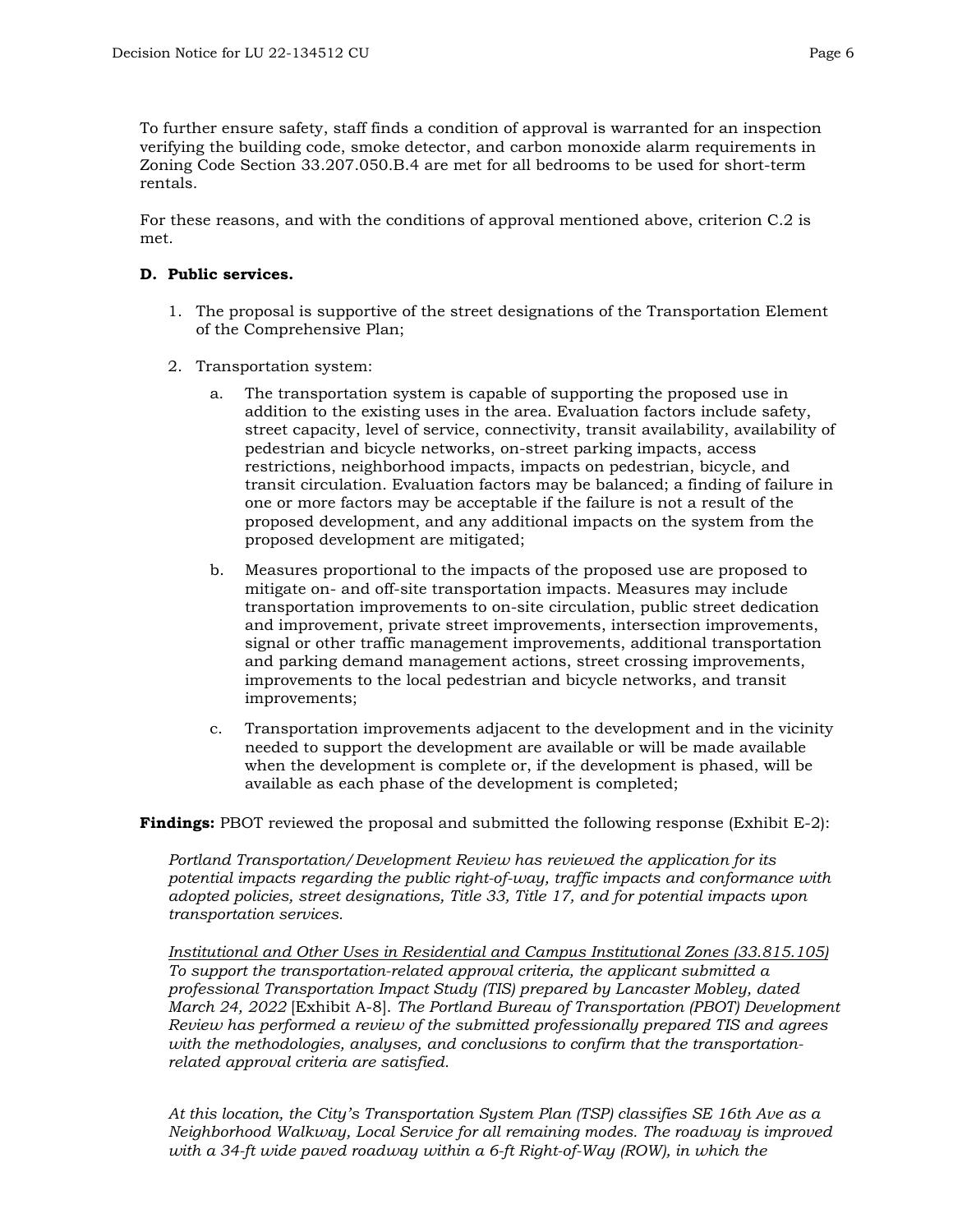*pedestrian corridor is improved to a 8-6-2 configuration. The proposed Accessory Short-Term Rental (ASTR) is supportive of these designations and the development of the site with an ASTR will not impact the distribution of local traffic throughout the area.*

*To estimate vehicle trips generated by the proposed ASTR, information from the Trip Generation Manual, 11th Edition, published by the Institute of Transportation Engineers (ITE) was utilized. ITE does not have specific code for ASTRs, therefore ITE land use code 220, Multifamily Housing (Low-Rise) was used to calculate trip rates for the proposed use. Utilizing this data, the maximum rental scenario of a 4-unit short term is estimated to generate 10 daily trips, including two weekday morning and two evening trips, in addition to the existing single-family use. Under the maximum rental scenario, the small increase of 10 trips will not pose a significant increase in traffic volumes.* 

*Street Capacity/Level of Service: To address the street capacity and Level of Service (LOS) evaluation factors, the applicant's traffic engineer conducted traffic observations at four intersections of significance that may be impacted by the proposed short-term rental. Observations were conducted at the study intersections during the morning and evening peak periods of Thursday, March 10th, 2022, from approximately 7:45 AM to 8:45 AM and 4:45 PM to 5:45 PM*

*The results of the field observations indicate that all study intersections are currently operating acceptably during the weekday morning and evening peak periods. Based on the minimal volumes of additional weekday morning and evening peak hour trips expected to be added to the transportation system following implementation of the shortterm rental, the study intersections are projected to continue operating acceptably in the future. Therefore, the existing intersections can handle the nominal increase in traffic and will not negatively affect City of Portland's operational standards.*

*Safety for All Modes: For vehicle safety, the applicant's traffic engineer evaluated safety for all modes by utilizing Oregon Department of Transportation's (ODOT) Crash Analysis and Reporting data for the most recent five years (January 2016 to December 2020).* 

*The analysis showed that of the study intersections observed, the intersection of SE Bybee and SE Milwaukie had a significant number of vehicle-related collisions, a number of which involved a pedestrian and vehicle at a crossing attributed to driver error. Despite this, no significant safety or hazards were identified and the crashes were not the result of infrastructure design. For bicycles, there are six identified bicycle routes within the area, which provide for a low-volume environment for bicycles to traverse safety throughout the transportation. system. The neighborhood is filled with an established sidewalk grid-network with signalized crossings at major intersections that provide safe and comfortable passage.* 

*Pedestrian, Cycling, and Transit Availability: As noted above, there is an established sidewalk grid-network with signalized crossings at major intersections that provide safe and comfortable passage. The site is within a quarter mile of six established bicycle routes. SE Bybee and SE Spokane will likely serve as the primary eastbound route, while SE 19th Avenue will likely serve as the primary north/south route for bicycle users. The southern terminus of the Springwater Corridor is also within close proximity to the site, The remaining surrounding neighborhood streets are low volume streets which is designed to provide a safe and comfortable traveling environment for cyclists. The project site is located near two TriMet bus lines stops located within a quarter- mile of the site. Complete sidewalks and adequate crossing measures are available between the site and the nearest stops which serve each transit line.*

*Connectivity: The subject site is located in a well-established typical grid network of ROW connections, which the system provides multiple routes to and from the site for all modes. Therefore, the property is adequately accessed by all modes, providing connectivity and access to support existing uses as well as the proposed ASTR at the subject property.*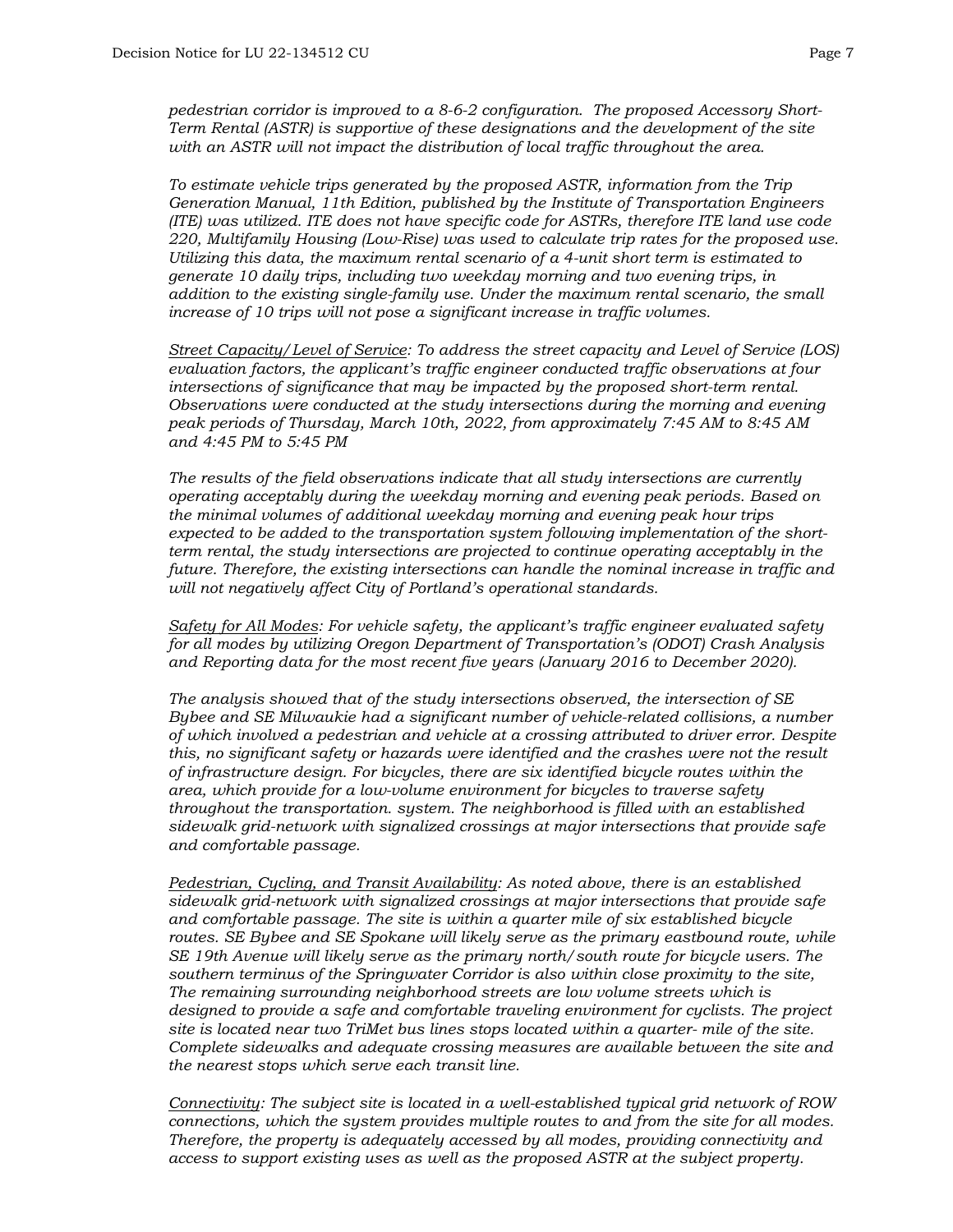*On-Street Parking Impacts: To determine the availability of parking as well as the existing parking demand in the study area, parking observations were conducted during the late evening hours from approximately 11:30 PM to 11:45 PM on Thursday, March 10th, 2022. The parking demand generated from the proposed development was estimated using parking demand rates from Parking Generation, 4th Edition, published by the Institute of Transportation Engineers (ITE), using land use code 220, Multifamily Housing (Low-Rise) as it represents the closest use to the proposed ASTR use Under the maximum rental scenario based upon ITE data, the proposed ASTR would generate three additional parking spaces, for a total demand of two parking spaces.* 

*Observations were conducted along the vicinity roadways of SE Bybee Boulevard, SE Rural Street, and SE 16th Avenue, within an approximate one block distance from the site. The late evening and early morning hours typically reflect the peak period demand for residential land uses. The total observed on-street parking demand within the site vicinity was 83 passenger cars during the late evening hours, which represented an approximate occupancy rate of 81.4 percent. For the purposes of this analysis, parked trailers and motorcycles were treated as on-street parked cars. With the proposed use, it is estimated 19 parking spaces remain available within the study area during the peak parking demand period. The proposed use could, at maximum capacity, increase the onstreet occupancy to 83.3 percent., which is under PBOT's threshold for capacity. Therefore, the proposed use is not found to represent a significant increase in on-street demand.* 

*Access Restrictions: There are no access restrictions for the subject site.* 

*Neighborhood Impacts: The transportation-related neighborhood impacts associated with the proposed use typically involve impacts to on-street parking and potential increases in traffic at area intersections. As documented by the applicant's analysis, there is a sufficient supply of on-street parking within the study area to accommodate the use. Services for the ASTR such as landscaping, regular maintenance, and/or cleaning will be consistent with a typical single-family home. Additionally, the minimal number of vehicle trips that will be added during the peak hours as a result of this use will not impact area intersections. Therefore, transportation-related impacts as a result of the proposed ASTR will be negligible.* 

In conclusion, based on the evidence included in the record, and primarily, the applicant *has demonstrated to PBOT's satisfaction that "the transportation system is capable of supporting the proposed use in addition to the existing uses in the area".*

#### *RECOMMENDATION*

*PBOT has no objections to the proposed Accessory Short-Term Rental (ASTR), subject to the following conditions:*

• *The applicant provides information regarding transit schedules, multi-modal information, bike rentals, maps, car share options, etc. in order to reduce vehicle trips associated with the proposed use.*

Based on these findings from PBOT, and with the condition of approval recommended by PBOT, staff finds criteria D.1 and D.2 are met.

3. Public services for water supply, police and fire protection are capable of serving the proposed use, and proposed sanitary waste disposal and stormwater disposal systems are acceptable to the Bureau of Environmental Services.

**Findings:** The Water Bureau and the Fire Bureau reviewed the proposal and responded with no concerns (Exhibits E-3 and E-4, respectively). The Police Bureau reviewed the proposal and responded that police services are adequate for the proposed use (Exhibit E-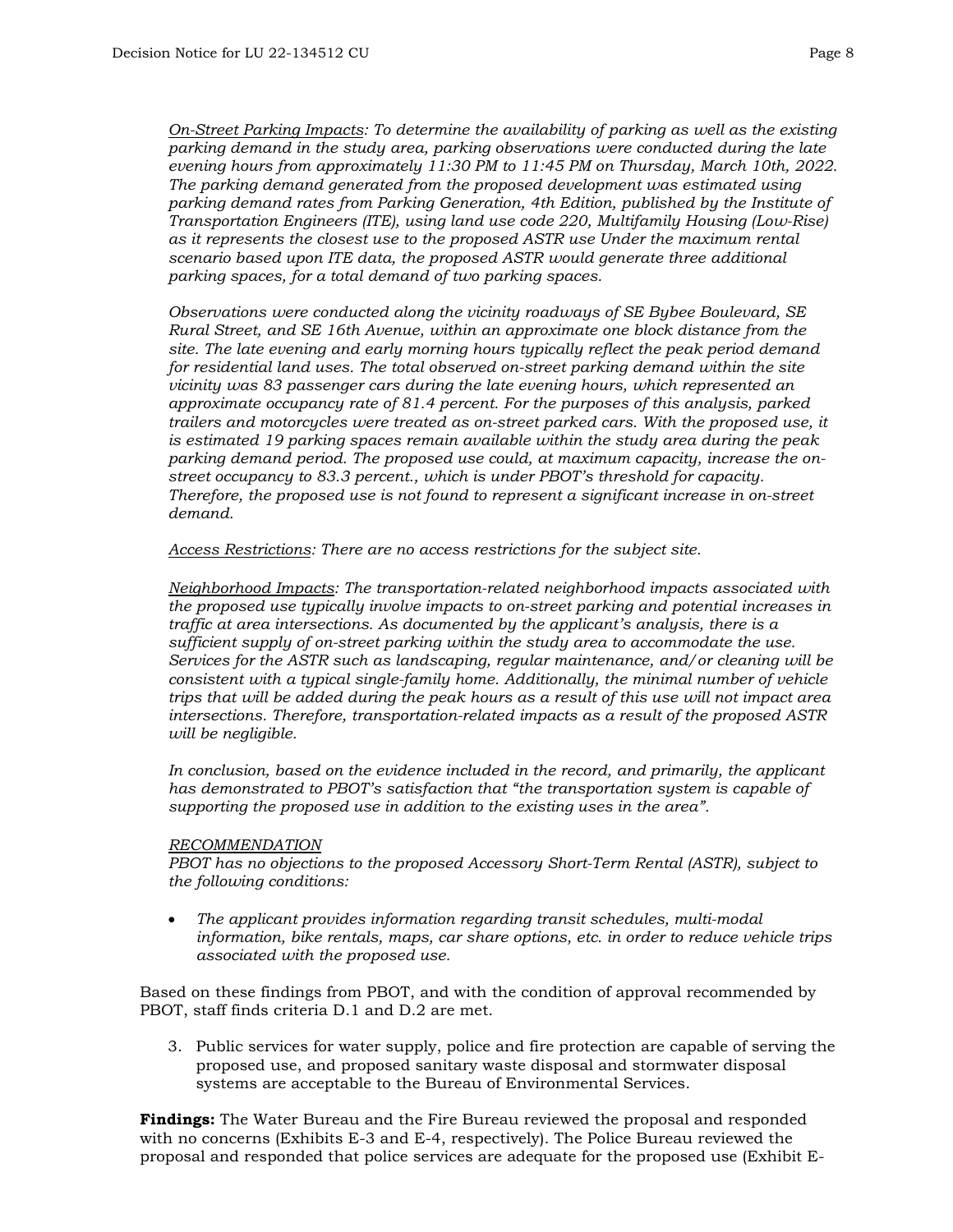5). The Bureau of Environmental Services reviewed the application and found the existing sanitary sewer connection and existing stormwater management are adequate for the proposal (Exhibit E-1). For these reasons, criterion D.3 is met.

**E. Area plans.** The proposal is consistent with any area plans adopted by the City Council as part of the Comprehensive Plan, such as neighborhood or community plans.

**Findings:** The site is located within the boundaries of the Sellwood-Moreland Neighborhood Plan, which was adopted by the City Council as part of the Comprehensive Plan. Staff finds the following policies from the Sellwood-Moreland Neighborhood Plan to be relevant:

- *Policy XI (Residential Areas), Objective 1: Ensure a mix of housing units to serve the needed range of types, sizes and income levels that will accommodate a socially and economically diverse neighborhood population.*
- *Policy XIII (Transportation): Provide for the safe movement of people and goods, while preserving, enhancing or reclaiming the neighborhood's livability.*
- *Policy XV (Public Safety and Crime Prevention): Maintain a safe neighborhood for people and property.*

While the proposal allows the site to be used by short-term rental guests, the proposal does not remove the property from the neighborhood's housing supply. An ASTR facility always requires a full-time resident to occupy the site at least 270 days per year (Zoning Code Section 33.207.050.A.1). Revenue from the ASTR operation will offset the costs of owning and maintaining the property, creating more affordable housing for the full-time resident.

As discussed in the findings for approval criterion D, PBOT found the transportation system is adequate to support the proposed ASTR use (Exhibit E-2), and a condition of approval will require the ASTR operator to encourage alternative modes of transportation.

As discussed in the findings for approval criterion C, no adverse safety impacts are anticipated, and the Police Bureau reviewed the proposal and responded with no objections (Exhibit E-5).

For these reasons, and with the condition of approval mentioned above, staff finds the proposal is consistent with the Sellwood-Moreland Neighborhood Plan. Approval criterion E is met.

## **DEVELOPMENT STANDARDS**

Unless specifically required in the approval criteria listed above, this proposal does not have to meet the development standards in order to be approved during this review process. The plans submitted for a building or zoning permit must demonstrate that all development standards of Title 33 can be met or have received an Adjustment or Modification via a land use review prior to the approval of a building or zoning permit.

## **CONCLUSIONS**

The applicant proposes to operate a Type B ASTR facility on this site. Staff finds that with conditions of approval, the proposal will maintain the residential appearance and function of the area, maintain physical compatibility with neighboring homes, and limit impacts on neighborhood livability. Public services are available to serve the proposal, and the proposal is also consistent with relevant statements from the Sellwood-Moreland Neighborhood Plan. With conditions of approval, the proposal meets the applicable approval criteria and therefore must be approved.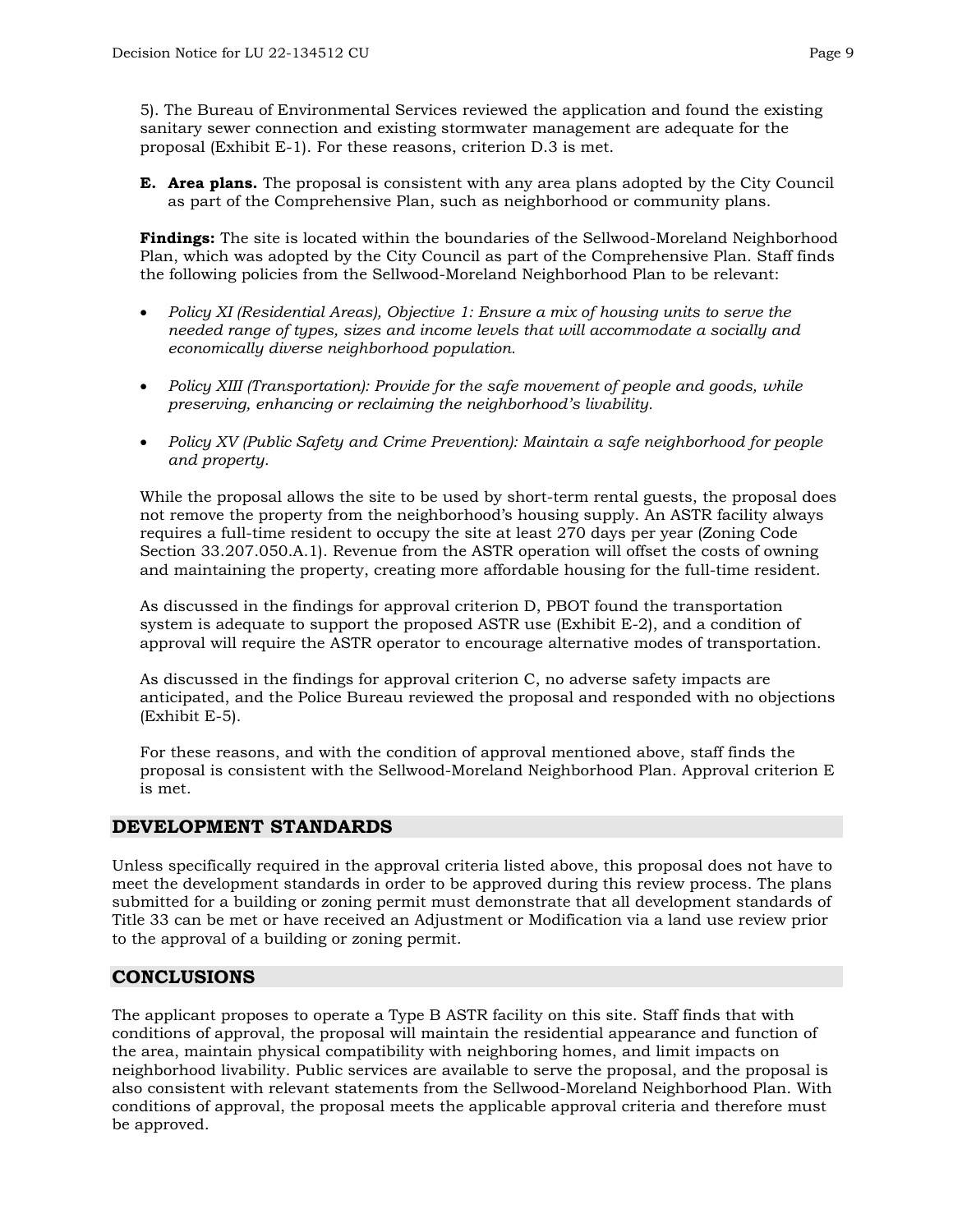#### **ADMINISTRATIVE DECISION**

**Approval** of a Type B accessory short-term rental (ASTR) operation on this site, subject to the following conditions:

- A. Within 3 years of the date this decision becomes final, and before the Type B ASTR use is established on the site, the final inspection for the ADU proposed in building permit 21-072984 RS must be approved and the full-time resident of the site must have moved into the ADU. Otherwise, a new Type II Conditional Use Review will be required to establish a Type B ASTR on this site.
- B. Before the ASTR facility can operate, the applicant must obtain approval of a fee paid inspection from BDS to confirm that the building code, smoke detector, and carbon monoxide alarm requirements in Zoning Code Section 33.207.050.B.4 are met for each of the 4 bedrooms on the site (3 bedrooms in the main house plus 1 bedroom in the ADU).
- C. A full-time resident must occupy the ADU on this site at least 270 days each year, per Zoning Code Section 33.207.050.A.1. While the full-time resident is at home, the 3 bedrooms in the main house may be used for short-term rentals. When the full-time resident of the site is away from home (no more than 95 days each year), a third-party manager may operate ASTR rentals in all 4 bedrooms on the site (the 3 bedrooms in the main house plus the 1 bedroom in the ADU).
- D. At least once each calendar year, the applicant or operator of the ASTR must provide a current telephone number and email address for the full-time resident of the site and for the third-party manager (for times when the full-time resident is away) to residents of the following, abutting residential properties:
	- 7025 SE 16th Avenue
	- 1514 SE Bybee Boulevard
	- 1515 SE Rural Street
- E. No more than 2 ASTR guests per bedroom (regardless of age) are allowed.
- F. All advertisements for the ASTR must display prominently in the title of the advertisement the maximum number of bedrooms rented to ASTR guests (3 or 4, pursuant to condition of approval C, above) and the maximum number of ASTR guests allowed per bedroom (2).
- G. The "house rules" in Exhibit A-6 must be posted in a visible location in the rental and posted on any website on which the ASTR is advertised.
- H. Commercial meetings including luncheons, banquets, parties, weddings, meetings, charitable fund raising, commercial or advertising activities, or other gatherings for direct or indirect compensation are not allowed without a new Type II Conditional Use Review.
- I. The ASTR facility may not create noise impacts in violation of Title 18 (Noise Control), which prohibits the following:
	- Operating or permitting the use or operation of any device designed for sound production or reproduction in such a manner as to cause a noise disturbance; or
	- Operating or permitting the use or operation of any such device between the hours of 10pm and 7am to be plainly audible within any dwelling unit which is not the source of the sound.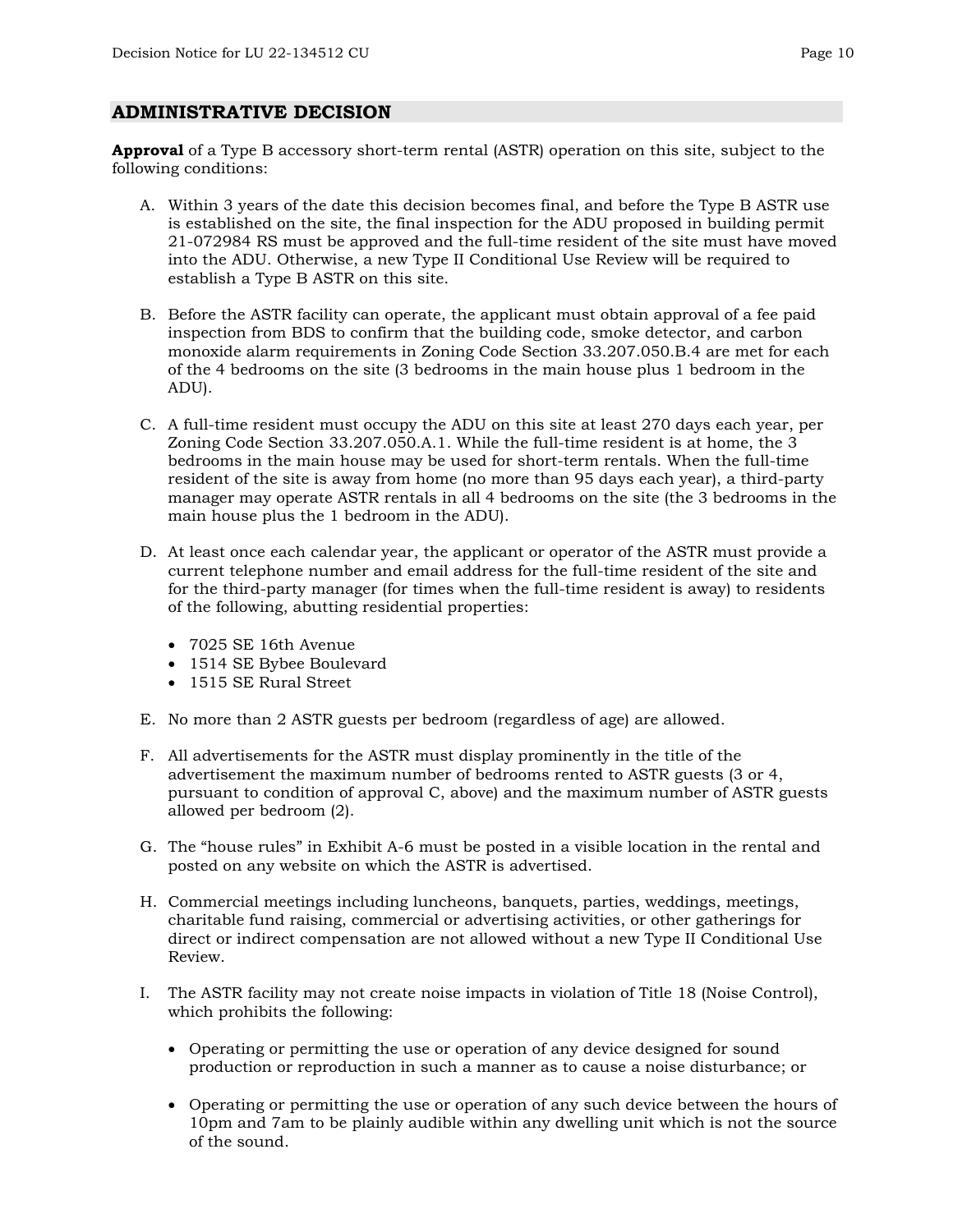- J. The applicant or operator must maintain a guest log. The guest log must include the names and home addresses of guests, guests' license plate numbers if traveling by car, dates of stay, and the room assigned to each guest. The log must be available for inspection by City staff upon request. Confirmation of this data from the authorized rental organization (such as Airbnb or VRBO) must also be provided to City staff upon request.
- K. The previously approved Type A ASTR permit for this site (permit # 17-270071 HO) will become void when the Type B ASTR facility is established pursuant to the conditions of approval above.
- L. The ASTR operator must provide all ASTR guests with information regarding transit schedules, multi-modal information, bike rentals, maps, car share options, etc. to reduce motor vehicle trips and parking impacts associated with the ASTR use.

#### **Staff Planner: Andrew Gulizia**

# **Decision rendered by:**  $\left\langle \right\rangle$   $\left\langle \right\rangle$   $\left\langle \right\rangle$   $\left\langle \right\rangle$  and May 27, 2022 By authority of the Director of the Bureau of Development Services

**Decision mailed: June 1, 2022**

**About this Decision.** This land use decision is **not a permit** for development. Permits may be required prior to any work. Contact the Development Services Center at 503-823-7310 for information about permits.

**Procedural Information.** The application for this land use review was submitted on April 20, 2022 and was determined to be complete on May 2, 2022.

Zoning Code Section 33.700.080 states that land use review applications are reviewed under the regulations in effect at the time the application was submitted, provided that the application is complete at the time of submittal or complete within 180 days. Therefore, this application was reviewed against the Zoning Code in effect on April 20, 2022.

ORS 227.178 states the City must issue a final decision on land use review applications within 120 days of the application being deemed complete. The 120-day review period may be waived or extended at the request of the applicant. In this case, the applicant did not waive or extend the 120-day review period. Unless further extended by the applicant, **the 120 days will expire on August 30, 2022.**

**Some of the information contained in this report was provided by the applicant.** As required by Section 33.800.060 of the Portland Zoning Code, the burden of proof is on the applicant to show that the approval criteria are met. The Bureau of Development Services has independently reviewed the information submitted by the applicant and has included this information only where the Bureau of Development Services has determined the information satisfactorily demonstrates compliance with the applicable approval criteria. This report is the decision of the Bureau of Development Services with input from other City and public agencies.

**Conditions of Approval.** If approved, this project may be subject to a number of specific conditions, listed above. Compliance with the applicable conditions of approval must be documented in all related permit applications. Plans and drawings submitted during the permitting process must illustrate how applicable conditions of approval are met. Any project elements that are specifically required by conditions of approval must be shown on the plans and labeled as such.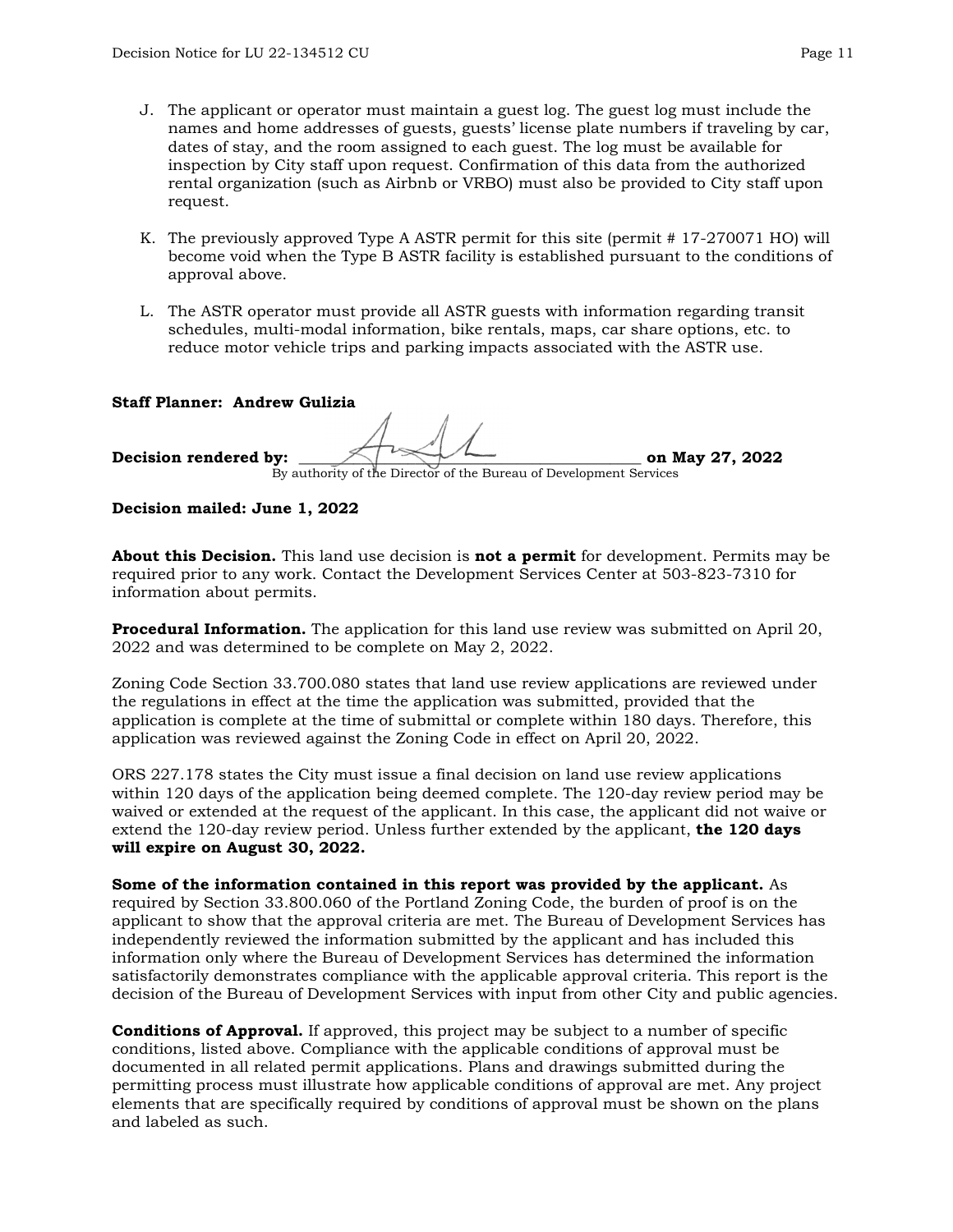These conditions of approval run with the land, unless modified by future land use reviews. As used in the conditions, the term "applicant" includes the applicant for this land use review, any person undertaking development pursuant to this land use review, the proprietor of the use or development approved by this land use review, and the current owner and future owners of the property subject to this land use review.

**Appealing this decision.** This decision may be appealed to the Hearings Officer, and if appealed a hearing will be held. The appeal application form can be accessed at [https://www.portland.gov/sites/default/files/2020/lu\\_type2\\_2x\\_appeal\\_form\\_071116.pdf.](https://www.portland.gov/sites/default/files/2020/lu_type2_2x_appeal_form_071116.pdf) Appeals must be received **by 4:30 PM on June 15, 2022**. **The completed appeal application form must be emailed to [LandUseIntake@portlandoregon.gov](mailto:LandUseIntake@portlandoregon.gov) and to the planner listed on the first page of this decision.** If you do not have access to email, please telephone the planner listed on the front page of this notice about submitting the appeal application. **An appeal fee of \$250 will be charged**. Once the completed appeal application form is received, Bureau of Development Services staff will contact you regarding paying the appeal fee. The appeal fee will be refunded if the appellant prevails. There is no fee for Office of Community and Civic Life recognized organizations for the appeal of Type II decisions on property within the organization's boundaries. The vote to appeal must be in accordance with the organization's bylaws. Please contact the planner listed on the front page of this decision for assistance in filing the appeal and information on fee waivers. Please see the appeal form for additional information.

If you are interested in viewing information in this file, please contact the planner listed on the front of this notice. The planner can email you documents from the file. A fee would be required for all requests for paper copies of file documents. Additional information about the City of Portland, and city bureaus is available online at [https://www.portland.gov.](https://www.portland.gov/) A digital copy of the Portland Zoning Code is available online at [https://www.portlandoregon.gov/zoningcode.](https://www.portlandoregon.gov/zoningcode)

**Attending the hearing.** If this decision is appealed, a hearing will be scheduled, and you will be notified of the date and time of the hearing. The decision of the Hearings Officer is final; any further appeal must be made to the Oregon Land Use Board of Appeals (LUBA) within 21 days of the date of mailing the decision, pursuant to ORS 197.620 and 197.830. Contact LUBA at 775 Summer St NE, Suite 330, Salem, Oregon 97301-1283, or phone 1-503-373-1265 for further information.

Failure to raise an issue by the close of the record at or following the final hearing on this case, in person or by letter, may preclude an appeal to the Land Use Board of Appeals (LUBA) on that issue. Also, if you do not raise an issue with enough specificity to give the Hearings Officer an opportunity to respond to it, that also may preclude an appeal to LUBA on that issue.

**Recording the final decision.** If this land use review is approved the final decision will be recorded with the Multnomah County Recorder. *Unless appealed,* the final decision will be recorded after **June 15, 2022** by the Bureau of Development Services. The applicant, builder, or a representative does not need to record the final decision with the Multnomah County Recorder. For further information on recording documents please call the Bureau of Development Services Land Use Services Division at 503-823-0625.

**Expiration of this approval.** An approval expires three years from the date the final decision is rendered unless a building permit has been issued, or the approved activity has begun.

Where a site has received approval for multiple developments, and a building permit is not issued for all of the approved development within three years of the date of the final decision, a new land use review will be required before a permit will be issued for the remaining development, subject to the Zoning Code in effect at that time.

**Applying for permits.** A building permit, occupancy permit, or development permit may be required before carrying out an approved project. At the time they apply for a permit, permittees must demonstrate compliance with: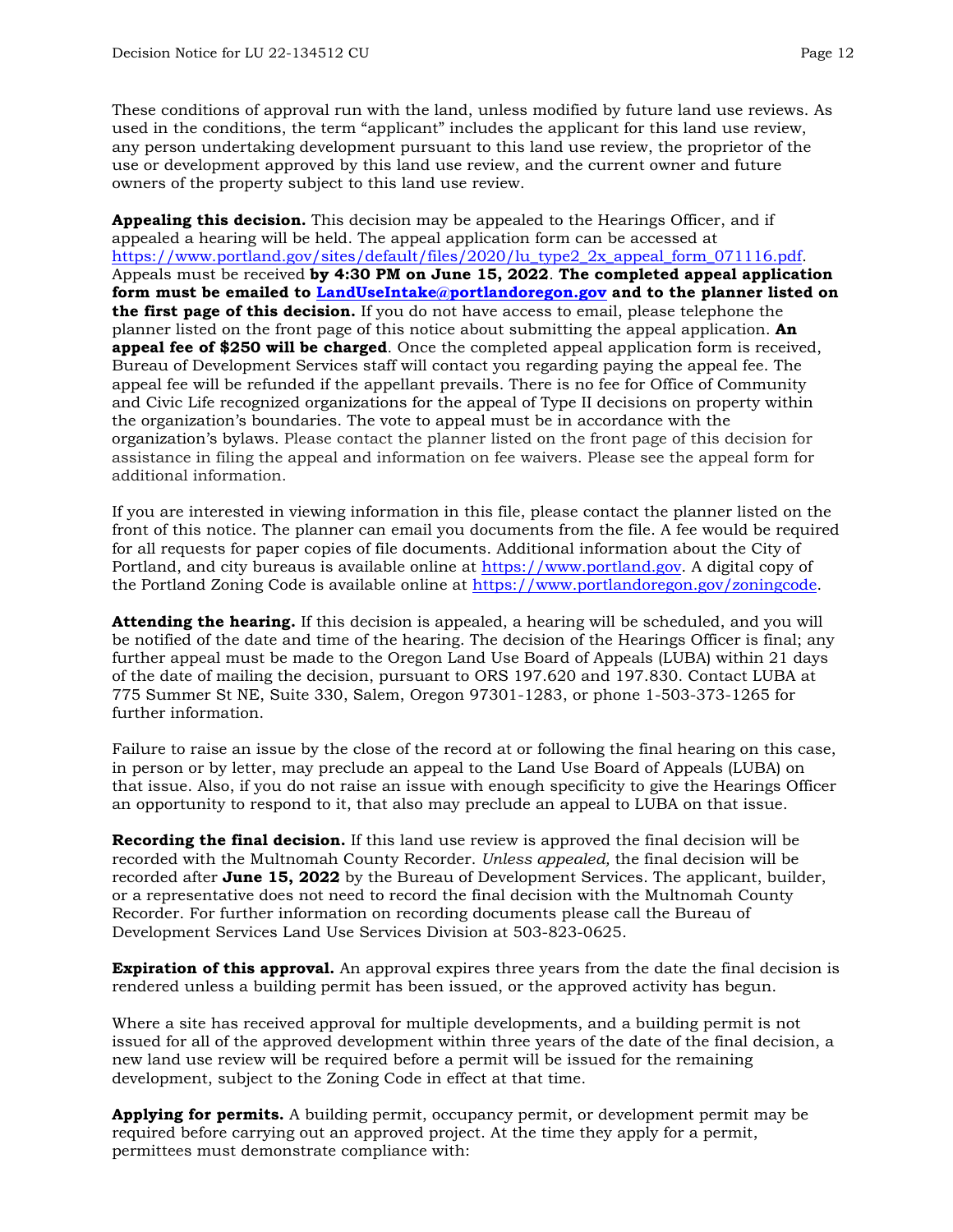- All conditions imposed herein;
- All applicable development standards, unless specifically exempted as part of this land use review;
- All requirements of the building code; and
- All provisions of the Municipal Code of the City of Portland, and all other applicable ordinances, provisions and regulations of the City.

#### **EXHIBITS**

#### NOT ATTACHED UNLESS INDICATED

- A. Applicant's Statement:
	- 1. Narrative
	- 2. Site plan
	- 3. Floor plans
	- 4. Front building elevation
	- 5. Photographs
	- 6. Guest log and house rules
	- 7. Proof of residency
	- 8. Transportation study
	- 9. Sample rental listing
- B. Zoning Map (attached)
- C. Plans/Drawings (none)
- D. Notification Information:
	- 1. Mailing list
	- 2. Mailed notice
- E. Agency Responses:
	- 1. Bureau of Environmental Services
	- 2. Portland Bureau of Transportation
	- 3. Water Bureau
	- 4. Fire Bureau
	- 5. Police Bureau
	- 6. Site Development Review Section of BDS
	- 7. Life Safety Review Section of BDS
	- 8. Parks and Recreation Urban Forestry Division
- F. Correspondence (none received)
- G. Other:
	- 1. Land use application form

**The Bureau of Development Services is committed to providing equal access to information and hearings. Please notify us no less than five business days prior to the event if you need special accommodations. Call 503-823-7300 (TTY 503-823-6868).**